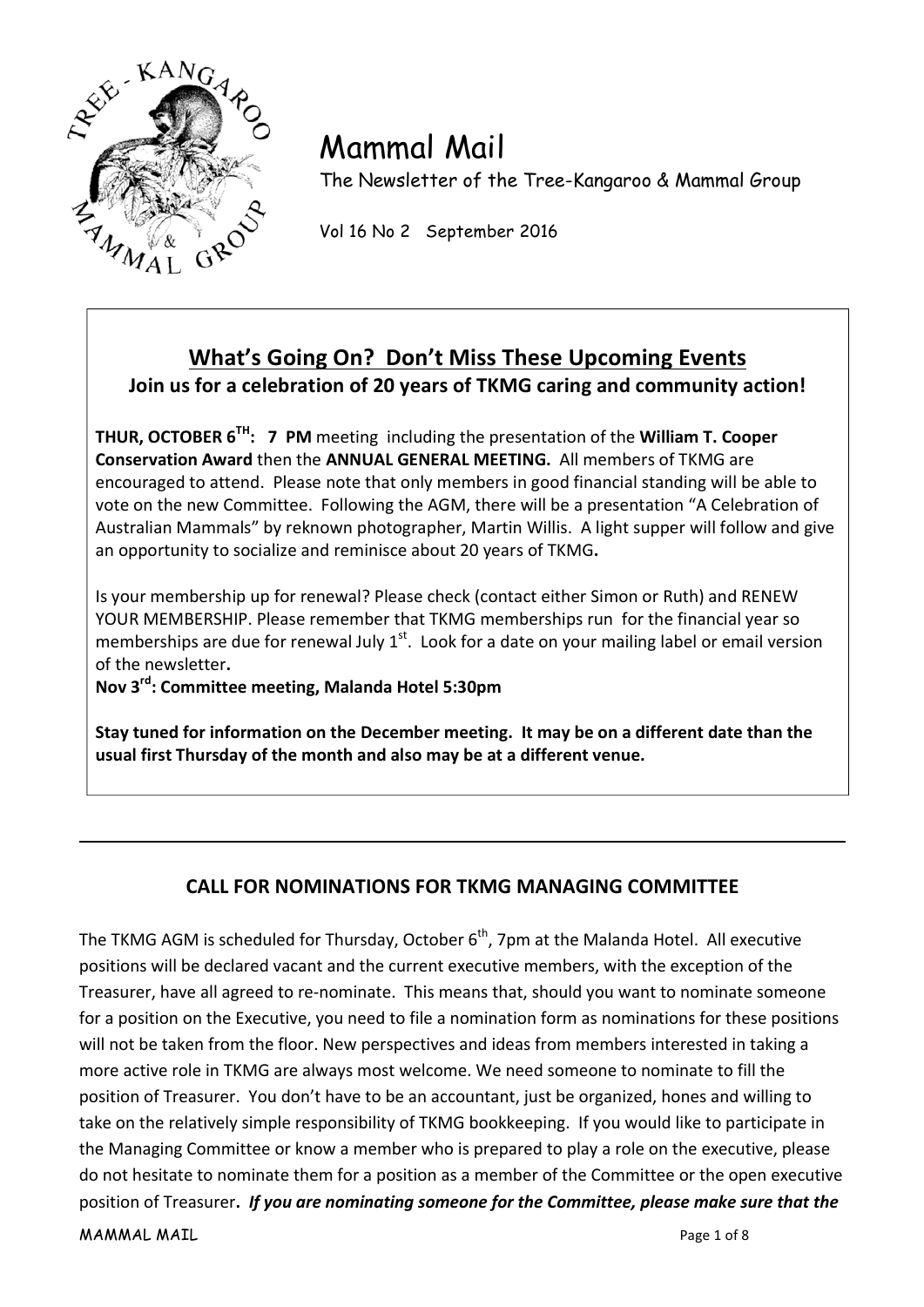*person is prepared to accept the position*. Nominations of current financial members can be accepted in writing or electronically (email to Secretary) at least 2 weeks prior to the AGM. This means that you will need to nominate **before close of business on 21<sup>st</sup> September 2016**. If no written or electronic nominations for Executive positions are received, there will be an open call at the AGM and you can put your hand up at that time to make a nomination.

## **PROXY for Voting at TKMG AGM**

If you are a current financial member of TKMG and will be unable to attend the AGM, you can use the Proxy form below to assign your vote to another member who will be attending the AGM on  $6<sup>th</sup>$ October. Please cut out and fill in the proxy below and either post or deliver in person to Simon Burchill. You may also email your proxy—please either scan the proxy below or include all the information, nominating the member to whom you are assigning your vote to the Secretary, Simon Burchill%at:%%sbburchill@gmail.com

## **TKMG AGM Proxy Form 2016**

…………………………………………………………………………………………………………………………………………………………

I,%\_\_\_\_\_\_\_\_\_\_\_\_\_\_\_\_\_\_\_\_\_\_\_\_\_\_\_\_\_\_\_%%am a%member%in%good%financial%standing%with%the%TreeF kangaroo and Mammal Group, Inc. (TKMG) and am unable to attend the Annual General Meeting of TKMG to be held on 6 October 2016 at the Malanda Hotel. I hereby give my proxy vote to:

| Signed: | <b>Printed Name:</b> |       |      |
|---------|----------------------|-------|------|
| Dated:  | Delivered by: hand   | email | post |

You can email a copy ( or reasonable approximation) of this Proxy to Secretary, Simon Burchill: sbburchill@gmail.com, nominating someone who will be attending the meeting to vote as your proxy.

### A Brief History of Tree-kangaroo and Mammal Group

**……………………………………………………………………………………………………………………………………………………………………………**

*By#Dr.#John#Winter,#Beth#Stirn and#Margit#Cianelli*

 $MAMMAL MAIL$ The impetus to set up Tree-kangaroo and Mammal Group was the clearing by a local landholder in September/October 1996, of half of the 20 ha site where Graeme Newell, a researcher at CSIRO, was studying Lumholtz's tree-kangaroo. This galvanized Beth Stirn and Margit Cianelli to set up a group to protect the animal. Beth, a new arrival to the district from the USA had become fascinated with this bear-like animal and struck up a friendship with Margit Cianelli, a long-time resident and wildlife carer. Graeme discovered that there were even more tree-kangaroos living in the patch than he was aware of and also found the tree-kangaroos are very loyal to their patch of turf. All of the animals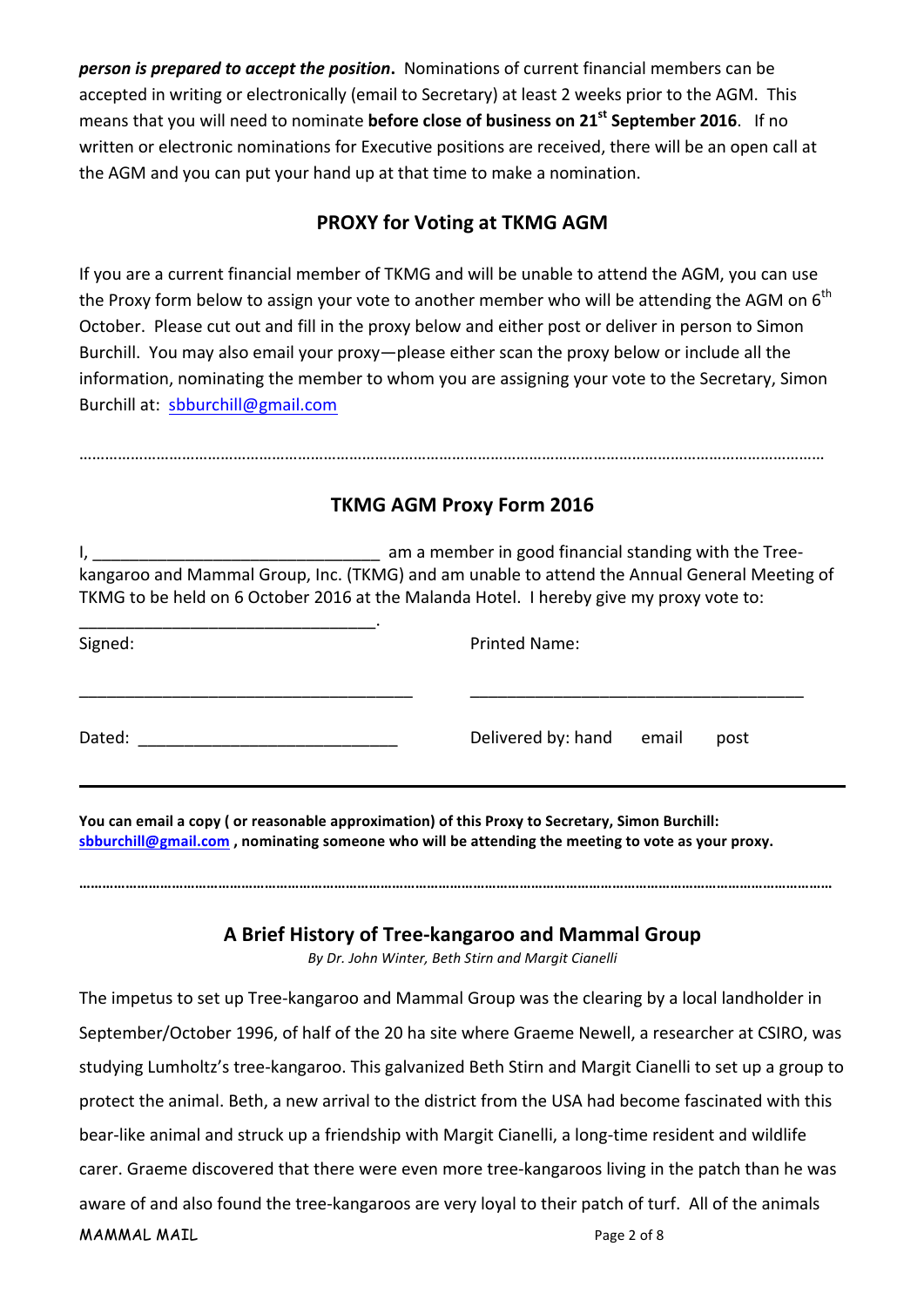stayed on the property in the fallen trees until they were eventually taken by dogs or killed by vehicles. None attempted to move to the near-by Curtain Fig Scrub.

Margit and Beth approached people about the idea of a group and Dr. John Winter, a wildlife ecologist agreed to become the first President. Other early supporters included John Kanowski, Graeme Newell, Leasie Felderhof, John McKenzie, Robyn & Gary Wilson, Tania Simmons, Paul English and many others. Early meetings were



held in homes of members and at the gardens of the Malanda Bottleshop. There was some debate as to the name of the group. This resulted in the rather quirky name, 'Tree Kangaroo and Mammal Group' to ensure that the focus was not just on tree-kangaroos!

Over the past 20 years, TKMG has been successful in obtaining outside funding for a number of major projects such as:

- 2000-2001 A comprehensive postal survey of tree-kangaroos in north Queensland completed by 2001 – Stage 1 \$1,500 Department of Environment, Stage 2 \$51,038 Natural Heritage Trust (NHT). It resulted in two publications 'Tree-kangaroos on the Atherton Tablelands: Rainforest fragments as wildlife habitat – a managers document' and 'Community Survey of the distribution of Lumholtz's tree-kangaroo on the Atherton Tablelands, north-east Queensland. Pacific Conservation 2001'
- 2000 'Protecting Spotted-tailed Quolls' \$27,700 Threatened Species Network
- 2000 'Anderson Road Landscape Linkage' tree planting and tree-kangaroo shelter poles-\$18,000 Threatened Species Network.
- 2001-2003 'Conservation of remnant vegetation on private property on the Atherton Tableland' A Case Studies Project  $-\frac{242,600}{\pi}$  and \$30,000 NHT – included property assessments and a workshop attended by 80 people
- 2004 'Hypsi Forest and Tree-kangaroo Recovery Project' –\$30, 000 NHT partnership with Eacham Shire, Community Revegetation Unit, Barron River Catchment Management, TREAT, QPWS Centre for Tropical Restoration - included tree planting and a workshop attended by 60 people.
- November 2005 TKMG, in partnership with James Cook University, Rainforest CRC, Tree Kangaroo Conservation Program and FNQ NRM, ran a well attended international conference 'Ecology and Conservation of Tree-kangaroos: Current Issues and Future Directions' at Genazzano Centre.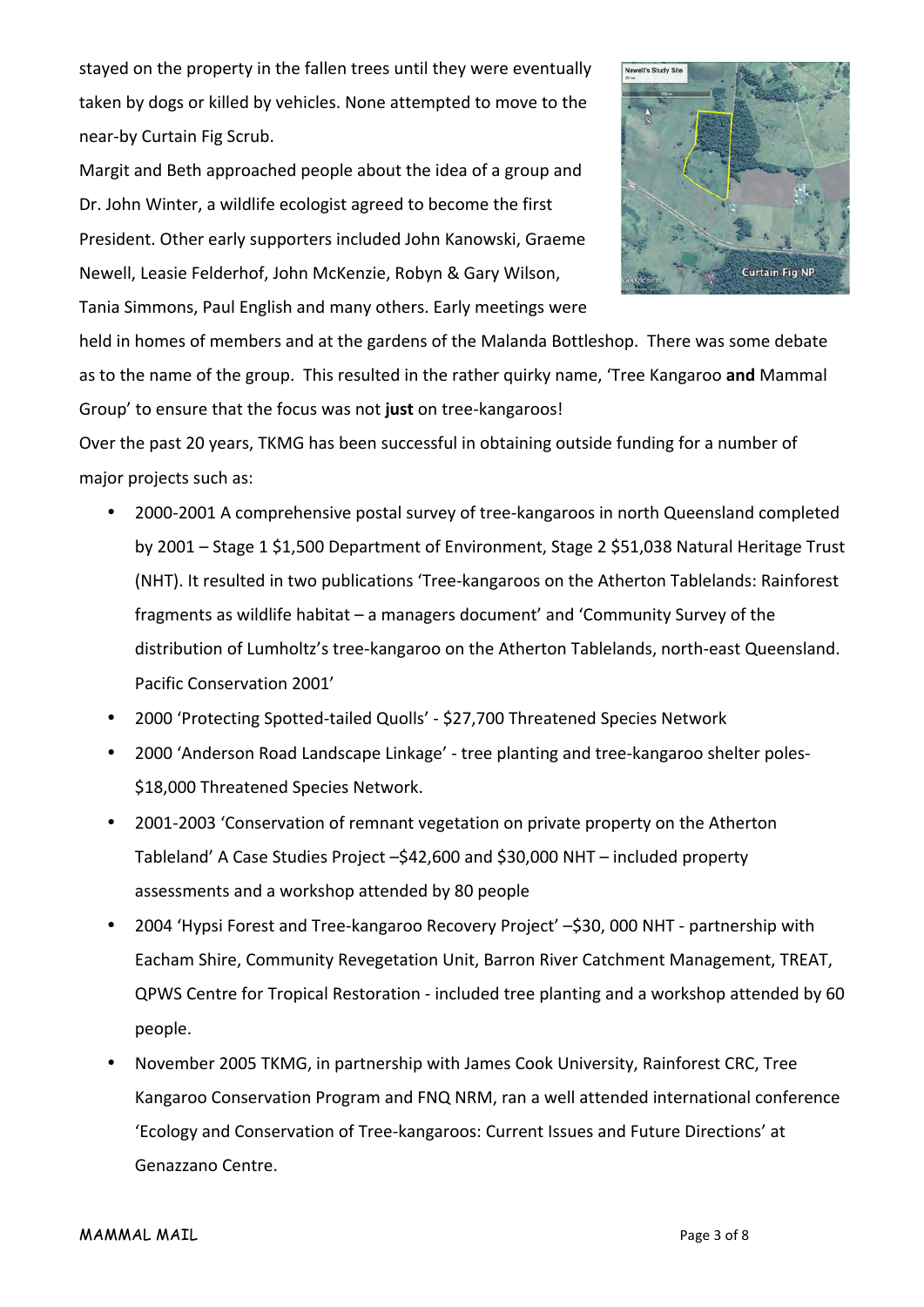2002-2004 TKMG hosted a \$49,844 NHT study on 'Eucalypt Woodland in Cape York Peninsula as habitat for Arboreal Marsupials: Responses of the Common Brushtail Possum'.

Other activities TKMG has undertaken over the past 20 years include the stall at the Yungaburra markets, a schools program and contributions to the display in the Malanda Information Centre. In July 2012, a workshop on Lumholtz's tree-kangaroo was jointly hosted by TKMG, Terrain, Conservation Volunteers Australia (CVA) which resulted in the Community Action Plan for Conservation of Lumholtz's tree-kangaroo 2014-2019 (CAP).

TKMG continues to work towards achieving the goals outlined in the CAP and to support research to learn more about tree-kangaroos and other mammals. (see article elsewhere in this newsletter) TKMG is currently reviewing progress made on goals identified in the CAP and working to set future directions for the group to best help learn about, manage and protect tree-kangaroos and other mammals of the Wet Tropics.

Most recently the Yellow-bellied Glider project has returned to TKMG, after a 15 year absence during which it was hosted by Tableland National Parks Volunteer and Threatened Species Unit, Queensland Department of Environment and Heritage Protection.

### **Update on the TKMG Community Action Plan (CAP)**

**\_\_\_\_\_\_\_\_\_\_\_\_\_\_\_\_\_\_\_\_\_\_\_\_\_\_\_\_\_\_\_\_\_\_\_\_\_\_\_\_\_\_\_\_\_\_\_\_\_\_\_\_\_\_\_\_\_\_\_\_\_\_\_\_\_\_\_\_\_\_\_\_\_\_\_\_\_\_\_\_\_\_\_\_\_\_**

**By Dave Hudson and Amy Shima** 

The TKMG Community Action Plan for the Conservation of Lumholtz's tree-kangaroo 2014-2019 (CAP) listed 5 goals with potential actions for each goal. The Committee is taking the opportunity of our celebration of 20 years of TKMG working for tree-kangaroos and mammals of the Tablelands and Wet Tropics, to assess what progress has been made towards achieving the goals outlined in the CAP and to identify areas where more work is needed or where the original goals may benefit from modification and reassessment. We welcome input from TKMG members about the CAP goals and the work that has been done towards achieving them. If you have questions about the CAP or are interested in 'championing' one of the goals, please let us know. A copy of the CAP is available on the website and a limited number of 'hard' copies are still available. Please see Simon Burchill if you are interested in obtaining a copy of the CAP.

### **Community Awareness and Engagement = Goal 1: An aware and engaged community**

- TKMG has submitted a proposal to TRC to have Lumholtz's tree-kangaroo adopted as the TRC faunal emblem. The Malanda Chamber of Commerce and Tropical Tablelands Tourism support TKMG in this effort. We hope that there will be some action on adopting LTK as the faunal emblem for the region.
- TKMG, with the gracious support of Wendy Cooper, initiated the William T. Cooper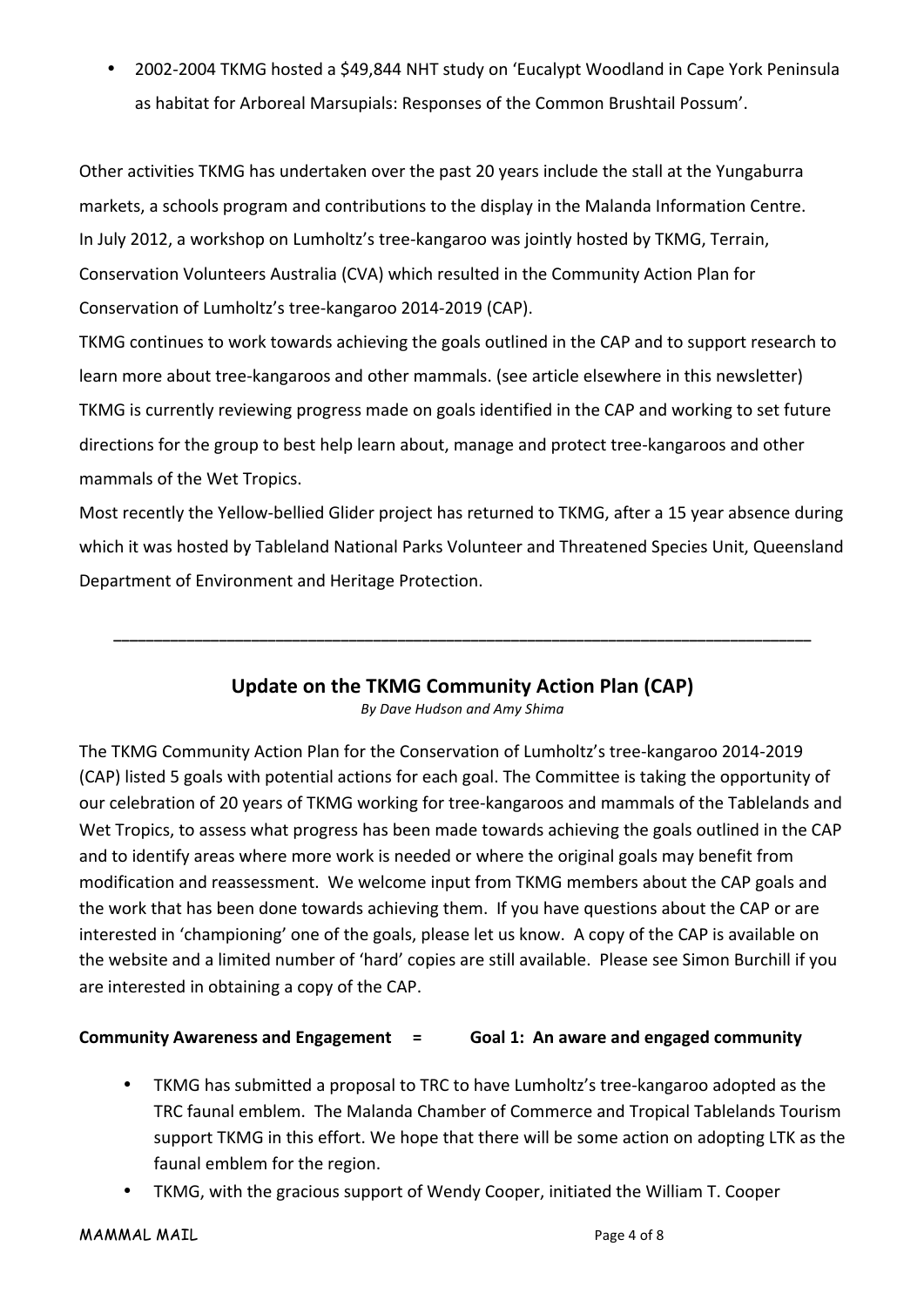Conservation Award for North Queensland Mammals. The inaugural (2015) recipient of this honour was Dr. John Winter.

- TKMG is working with James Cook University on 'Project Kimberley' to create the worlds' first 3D, virtual reality wildlife experience featuring Lumholtz's tree-kangaroo. The virtual reality experience of interacting with 'Kimberley' the virtual Lumholtz's tree-kangaroo will, when completed, be installed at the Malanda Falls Visitor Centre.
- TKMG successfully petitioned the Queensland government to reclassify Lumholtz's treekangaroo from 'of least concern' to 'near threatened' status. While TKMG was notifed in December 2014 that the petition was successful, the change has yet to be ratified in legislation.
- The Community Action Plan for Lumholtz's tree-kangaroo has been linked to the new Terrain Regional Natural Resources Management (NRM) Plan. In addition, Tablelands Regional Council (TRC) as well as the Federal Threatened Species Commission and State and Federal Environment Ministers were all presented with a copy of the TKMG CAP.
- TKMG market stall is a regular presence at the monthly Yungaburra Markets which provides an opportunity to engage with both locals and visitors to the region.
- TKMG continues to host public presentations every other month (even numbered months) on topics related to wildlife and conservation issues.
- TKMG has revamped its website www.tree-kangaroo.net to make it more accessible and compatible with smart phone and tablet technology. The 'new look' website is being launched in October 2016.

## **Habitat** = Goal 2: Adequate Lumholtz's tree-kangaroo habitat in sound condition, protected and well connected

- TKMG secured \$100,000 funding through the Queensland Government Everyone's Environment Grant scheme for revegetation of the Rock Road corridor. This corridor is a significant wildlife corridor linking the Hypipamee Outlier rainforest remnant to the Wet Tropics World Heritage area. The South Endeavour Trust has taken a leading role in this project with significant investment in the purchase of property (Dirrans' End) and restoring land in priority habitat corridor areas.
- TKMG continues to partner with TREAT on a number of revegation projects on the Tablelands including the Peterson Creek wildlife corridor.

### **Threats from humans and their activities = Goal 3: Direct human-related threats are mitigated**

- A study on road and predator mortality has been ongoing since 2014. As part of a James Cook University PhD project, this study is establishing a mortality database, analysing mortalities due to vehicles and predators and establishing protocols for post-mortem examination and evaluation of tree-kangaroos injured or killed by vehicles or predators. TKMG has been supportive of this work.
- Work on suitability of wildlife road-deterrents (e.g. reflectors, roo-shoos, audible strips and other technologies) has yet to be done.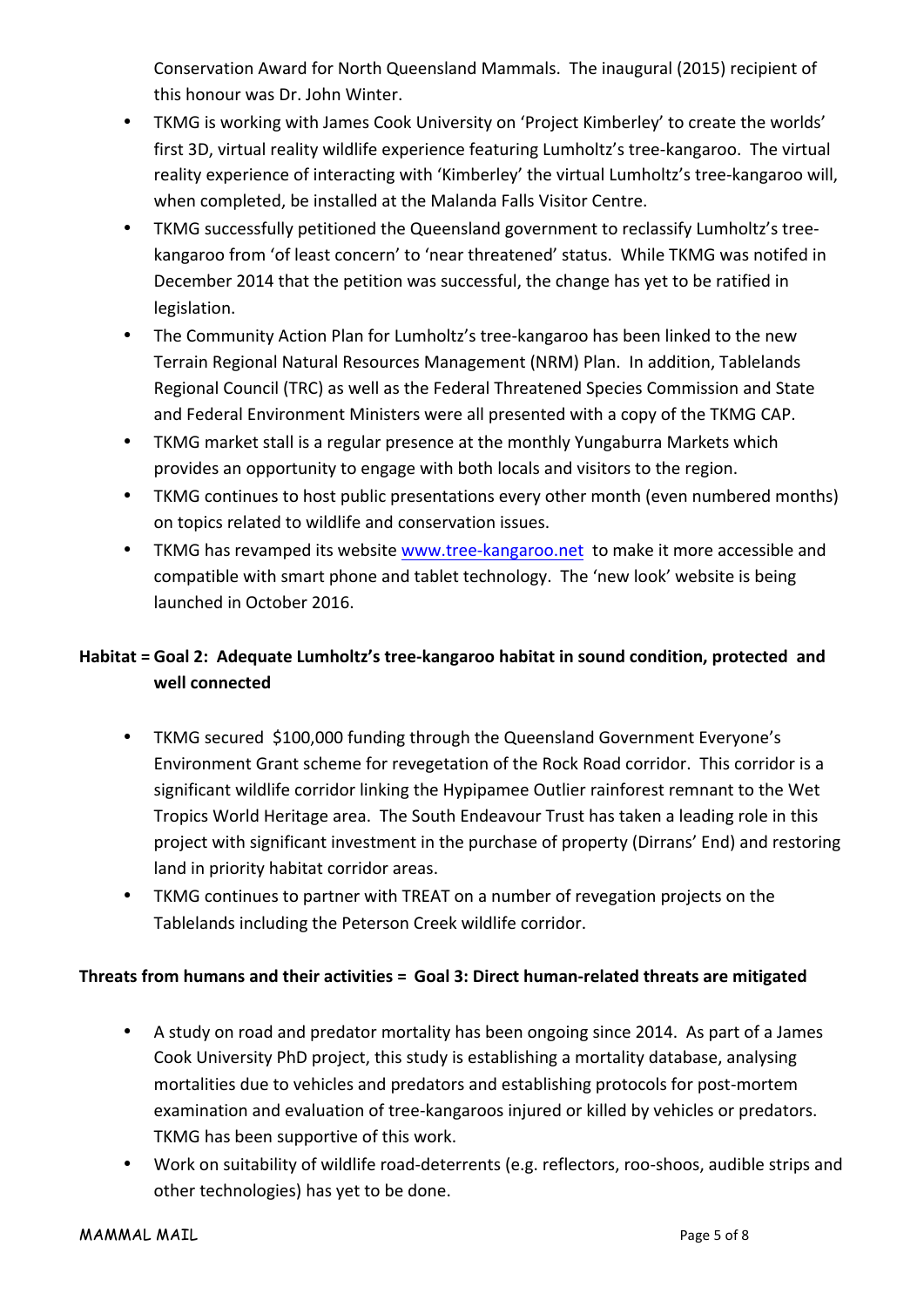## **Captive Care & Rehabilitation = Goal 4. Protocols based on sound knowledge and experience are !!!!!!!!!!!!!!!!!!!!!!!!!!!!!!!!!!!!!!!!!!!!!!!!!!!!!!!!!!!!!applied!in!LTK!husbandry,!rehabilitation!and!release**.

There are only three wildlife carers licensed to rescue, rehabilitate and care for Lumholtz's treekangaroos. All are experienced, capable and care about sick, injured and orphaned tree-kangaroos.

Tree-Roo Rescue and Conservation Centre Ltd. (TRRCC) was established in 2012 by Dr. Karen Coombes with the specific goal of providing a dedicated rescue and rehabilitation facility. TRRCC is also involved with a captive breeding program for Lumholtz's tree-kangaroo in collaboration with Dreamworld and Wildlife Habitat. TRRCC has been working on developing its own protocols for the husbandry, rehabilitation and release of tree-kangaroos.

#### Research = Goal 5. Knowledge of the species is adequate to guide conservation actions.

- TKMG is involved in ongoing collection of tree-kangaroo sightings via the market stall, website and other contacts.
- TKMG has been supportive of research projects on tree-kangaroos. A research grant program is being initiated to provide limited funding to aid in projects studying treekangaroos and other mammals.
- TKMG has recently applied for deductible gift recipient status. If successful, TKMG will be able to receive tax-deductible donations from individuals interested in supporting research and projects on tree-kangaroos and other mammals.
- Research projects on tree-kangaroos have been conducted by students at the School for Field Studies.
- There is a population and health status study of Lumholtz's tree-kangaroo going since 2014. The population study involves collaboration with researchers from James Cook University and University of Melbourne. The health study is a PhD project at James Cook University. Another James Cook University PhD project involving tree-kangaroos is looking at novel means of identifying tree-kangaroos through DNA harvested from faecal material. TKMG has been supportive of these projects.

### **Update on Yellow-bellied Glider Project**

*By#Dr.#John#Winter#&#Dave#Hudson*

The TKMG management committee and Yellow-bellied glider sub-committee have been very busy over the last few months sorting out arrangements for the yellow-bellied glider (YBG) monitoring project and for a pilot feral cat trapping program proposed for Tumoulin Forest.

For those not familiar with the project, its full title is "Community involvement in the management of the vulnerable yellow-bellied glider in a modified habitat between Atherton and Ravenshoe". The area was chosen because there were a number of isolated populations of YBG on the doorsteps of Atherton, Herberton and Ravenshoe. The project relies heavily on volunteers, previously with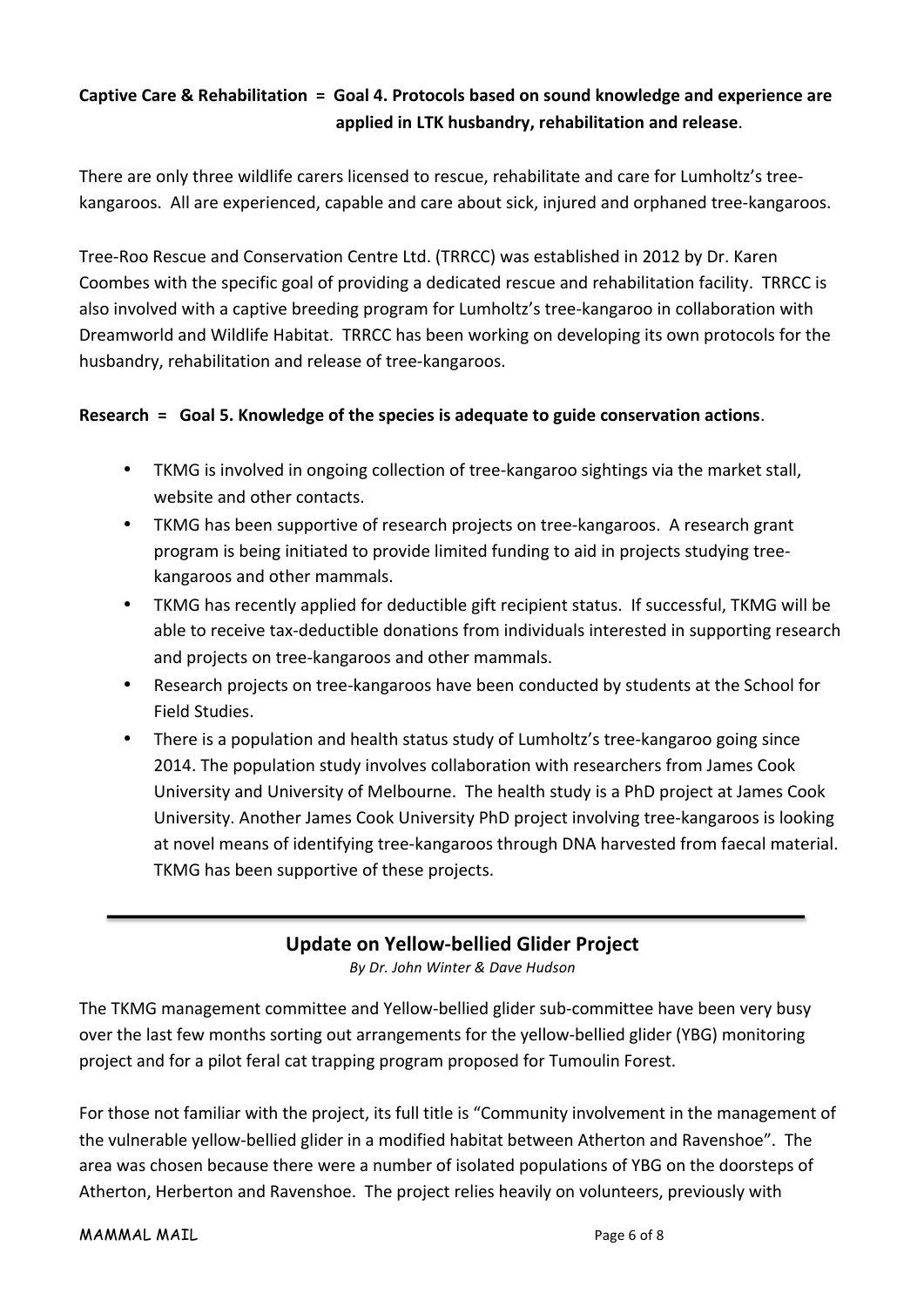Tablelands National Parks volunteers (TNPV) and now with TKMG, liaising closely with owners/managers of the gliders' habitat – Traditional Owners, Queensland Parks and Wildlife Service (QPWS) and private landholders. Activities associated with this project include mapping essential habitat trees, monitoring glider activity and mitigating known threats. This includes protecting potential and known den trees at risk from fire.. The ultimate aim is to secure the YBG habitat in perpetuity.

The existing project activities will continue to run under the auspices of the Department of Environment and Heritage Protection (DEHP) until TKMG is approved as a 'Scientific User' by the Department of Agriculture and Fisheries. Becoming a 'Scientific User' allows TKMG to apply for ethics approval through the DEHP 'Community Access Animal Ethics Committee'. Once TKMG has become a 'scientific user' and gained animal ethics approval for the proposed work, TKMG can then apply to the DEHP for a 'Scientific research and educational purposes permit'. Holding this permit will allow TKMG to conduct monitoring activities on state managed land (eg. Tumoulin and Mt Baldy Forest Reserves) which are managed by the QPWS (which is no longer part of DEHP but under the Department of National Parks, Sport and Recreation) as well as on private land.

The proposed feral cat trapping project will require its own permit but in the interim we have:

- Identified a standard operating procedure which must be followed, i.e. CAT002: Trapping of feral cats using cage traps" produced by the Invasive Animals CRC
- Secured \$5000 funding from the Norman Wettenhall Foundation to purchase traps, cameras, etc.
- Been offered pro-bono support from two local, licensed veterinarians to humanely euthanize feral cats after they have been trapped. Cats will be checked for microchips so that domestic pet cats (provided their owners have complied with regulations and the cats have been microchipped) will not be euthanized if trapped.
- Entered into discussions with DEHP about commencing this activity under the existing auspicing arrangements. If this is not possible, then the trapping will be put on hold until TKMG obtains the requisite permits and permissions.

If you have questions or concerns about TKMG being involved in the YBG project or about the project itself, please let Simon Burchill, Secretary, know or contact any of the Committee members.

On this 20<sup>th</sup> anniversary year of the formation of Tree-kangaroo and Mammal Group, Inc. the Committee would like to take the opportunity to thank our members for their support and to encourage people to keep in mind that this is a Community Organization so, step up and be an **active** member of our community. Volunteer to help us spread the word about the fascinating environment and amazing animals who inhabit it. Contact any of the Committee members for information about how you can help TKMG encourage appreciation and protection of the amazing native mammals of our area. Get involved---you won't regret it.